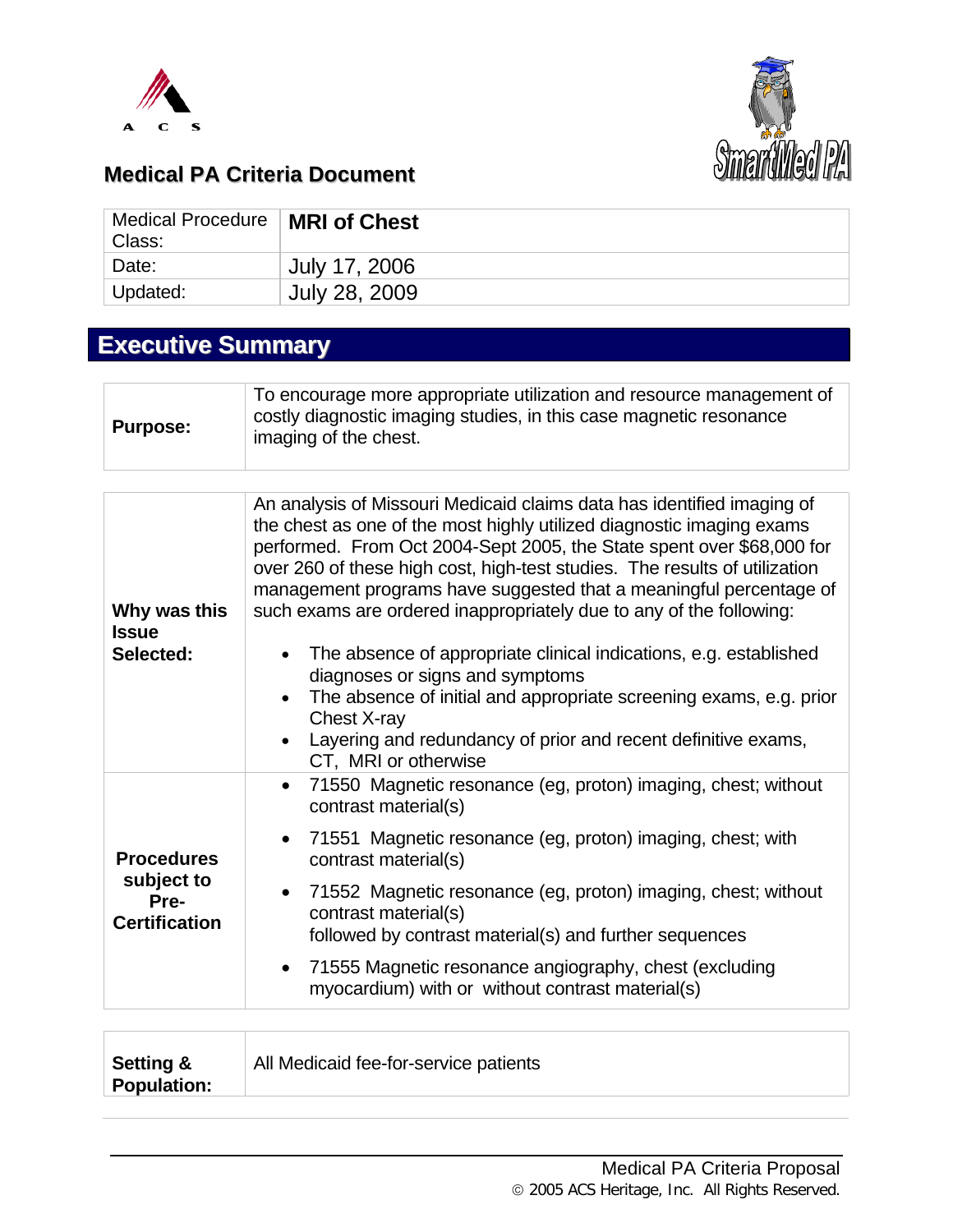| <b>Type of</b><br>Criteria:     | Increased risk of ADE<br>$\boxtimes$ Appropriate Indications | <b>Non-Preferred Agent</b>                      |  |
|---------------------------------|--------------------------------------------------------------|-------------------------------------------------|--|
| <b>Data Sources:</b>            | $\Box$ Only administrative<br>databases                      | $\boxtimes$ Databases + Prescriber-<br>supplied |  |
| <b>Setting &amp; Population</b> |                                                              |                                                 |  |

- Procedure Group for review: Magnetic Resonance Imaging Chest
- Age range: All patients

#### **Approval Criteria**

- Diagnosis of Pneumonia with > 4 weeks of antibiotic therapy
- Pulmonary Embolus, Hemoptysis or Superior Vena Cava Syndrome without history of MRI Chest in previous 6 weeks
- Diagnosis of Suspected or known tumor
- Documented Lung Screening
- Emergency/Trauma claims and Inpatient claims will not require above criteria

### **Approval Diagnoses (Appendix A)**

|                                                     | <b>Submitted ICD-9</b><br><b>Diagnoses</b> | <b>Date Range</b> |
|-----------------------------------------------------|--------------------------------------------|-------------------|
| Malignant neoplasm associated with transplant organ | 199.2                                      | 12 months         |
| Plasma cell leukemia, in relapse                    | 203.12                                     | 12 months         |
| Other immunoproliferative neoplasms, in relapse     | 203.82                                     | 12 months         |
| Acute lymphoid leukemia, in relapse                 | 204.02                                     | 12 months         |
| Chronic lymphoid leukemia, in relapse               | 204.12                                     | 12 months         |
| Subacute lymphoid leukemia, in relapse              | 204.22                                     | 12 months         |
| Other lymphoid leukemia, in relapse                 | 204.82                                     | 12 months         |
| Unspecified lymphoid leukemia, in relapse           | 204.92                                     | 12 months         |
| Acute myeloid leukemia, in relapse                  | 205.02                                     | 12 months         |
| Chronic myeloid leukemia, in relapse                | 205.12                                     | 12 months         |
| Subacute myeloid leukemia, in relapse               | 205.22                                     | 12 months         |
| Myeloid sarcoma, in relapse                         | 205.32                                     | 12 months         |
| Other myeloid leukemia, in relapse                  | 205.82                                     | 12 months         |
| Unspecified myeloid leukemia, in relapse            | 205.92                                     | 12 months         |
| Acute monocytic leukemia, in relapse                | 206.02                                     | 12 months         |
| Chronic monocytic leukemia, in relapse              | 206.12                                     | 12 months         |
| Subacute monocytic leukemia, in relapse             | 206.22                                     | 12 months         |
| Other monocytic leukemia, in relapse                | 206.82                                     | 12 months         |
| Unspecified monocytic leukemia, in relapse          | 206.92                                     | 12 months         |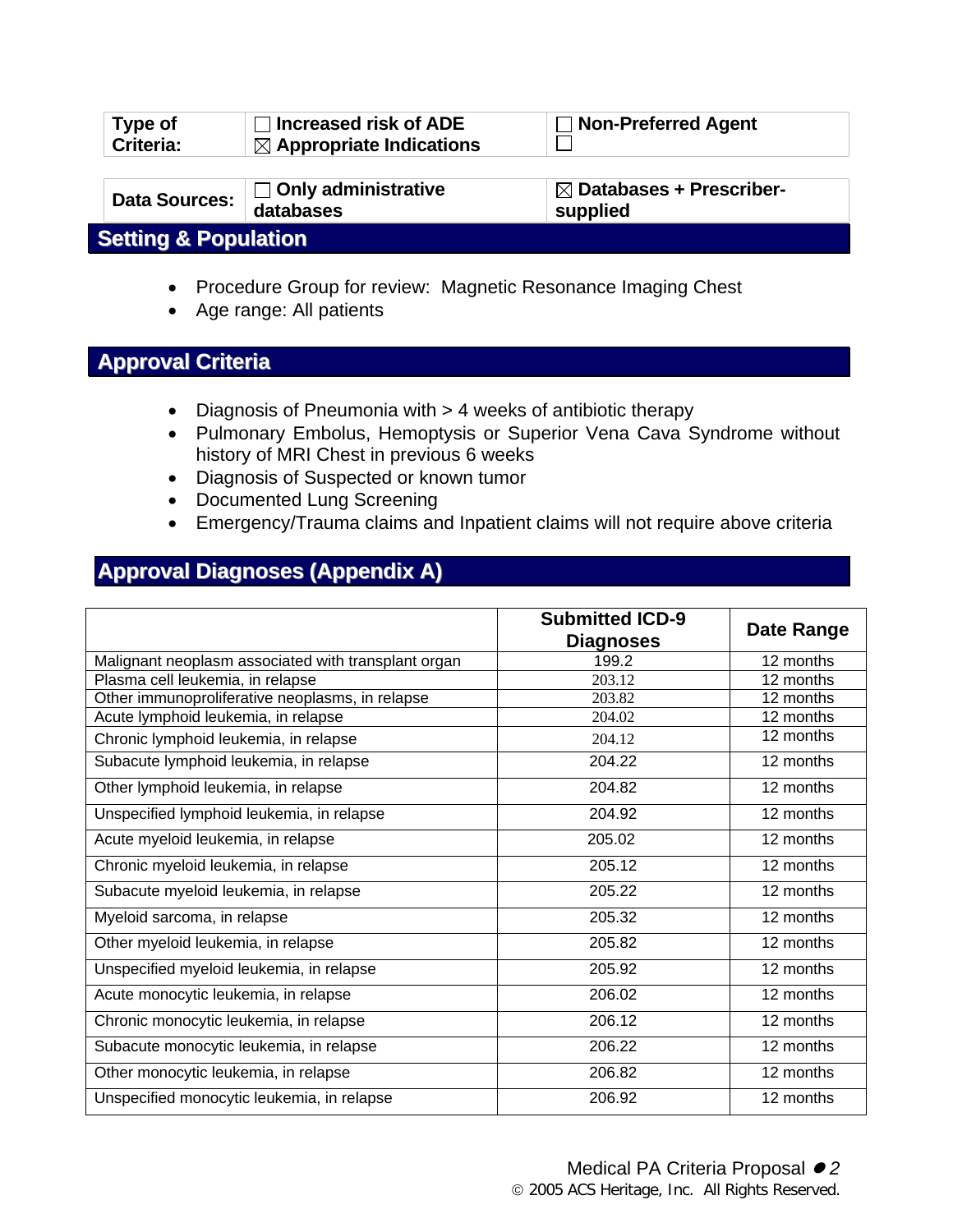|                                                                          | <b>Submitted ICD-9</b><br><b>Diagnoses</b> | <b>Date Range</b>      |
|--------------------------------------------------------------------------|--------------------------------------------|------------------------|
| Acute erythremia and erythroleukemia, in relapse                         | 207.02                                     | 12 months              |
| Chronic erythremia, in relapse                                           | 207.12                                     | 12 months              |
| Megakaryocytic leukemia, in relapse                                      | 207.22                                     | 12 months              |
| Other specified leukemia, in relapse                                     | 207.82                                     | 12 months              |
| Acute leukemia of unspecified cell type, in relapse                      | 208.02                                     | 12 months              |
| Chronic leukemia of unspecified cell type, in relapse                    | 208.12                                     | 12 months              |
| Subacute leukemia of unspecified cell type, in relapse                   | 208.22                                     | 12 months              |
| Other leukemia of unspecified cell type, in relapse                      | 208.82                                     | 12 months              |
| Unspecified leukemia, in relapse                                         | 208.92                                     | 12 months              |
| Malignant carcinoid tumor of the small intestine,<br>unspecified portion | 209.00                                     | 12 months              |
| Malignant carcinoid tumor of the duodenum                                | 209.01                                     | 12 months              |
| Malignant carcinoid tumor of the jejunum                                 | 209.02                                     | 12 months              |
| Malignant carcinoid tumor of the ileum                                   | 209.03                                     | $\overline{12}$ months |
| Malignant carcinoid tumor of the large intestine,<br>unspecified portion | 209.10                                     | 12 months              |
| Malignant carcinoid tumor of the appendix                                | 209.11                                     | 12 months              |
| Malignant carcinoid tumor of the cecum                                   | 209.12                                     | 12 months              |
| Malignant carcinoid tumor of the ascending colon                         | 209.13                                     | 12 months              |
| Malignant carcinoid tumor of the transverse colon                        | 209.14                                     | 12 months              |
| Malignant carcinoid tumor of the descending colon                        | 209.15                                     | 12 months              |
| Malignant carcinoid tumor of the sigmoid colon                           | 209.16                                     | 12 months              |
| Malignant carcinoid tumor of the rectum                                  | 209.17                                     | 12 months              |
| Malignant carcinoid tumor of unknown primary site                        | 209.20                                     | 12 months              |
| Malignant carcinoid tumor of the bronchus and lung                       | 209.21                                     | 12 months              |
| Malignant carcinoid tumor of the thymus                                  | 209.22                                     | $\overline{12}$ months |
| Malignant carcinoid tumor of the stomach                                 | 209.23                                     | 12 months              |
| Malignant carcinoid tumor of the kidney                                  | 209.24                                     | 12 months              |
| Malignant carcinoid tumor of foregut, not otherwise<br>specified         | 209.25                                     | 12 months              |
| Malignant carcinoid tumor of midgut, not otherwise<br>specified          | 209.26                                     | 12 months              |
| Malignant carcinoid tumor of hindgut, not otherwise<br>specified         | 209.27                                     | 12 months              |
| Malignant carcinoid tumor of other sites                                 | 209.29                                     | 12 months              |
| Malignant poorly differentiated neuroendocrine<br>carcinoma, any site    | 209.30                                     | 12 months              |
| Ventilator associated pneumonia                                          | 997.31                                     | 12 months              |
| Other respiratory complications                                          | 997.39                                     | 12 months              |
| Malignant Neoplasm of Esophagus                                          | 150                                        | 12 months              |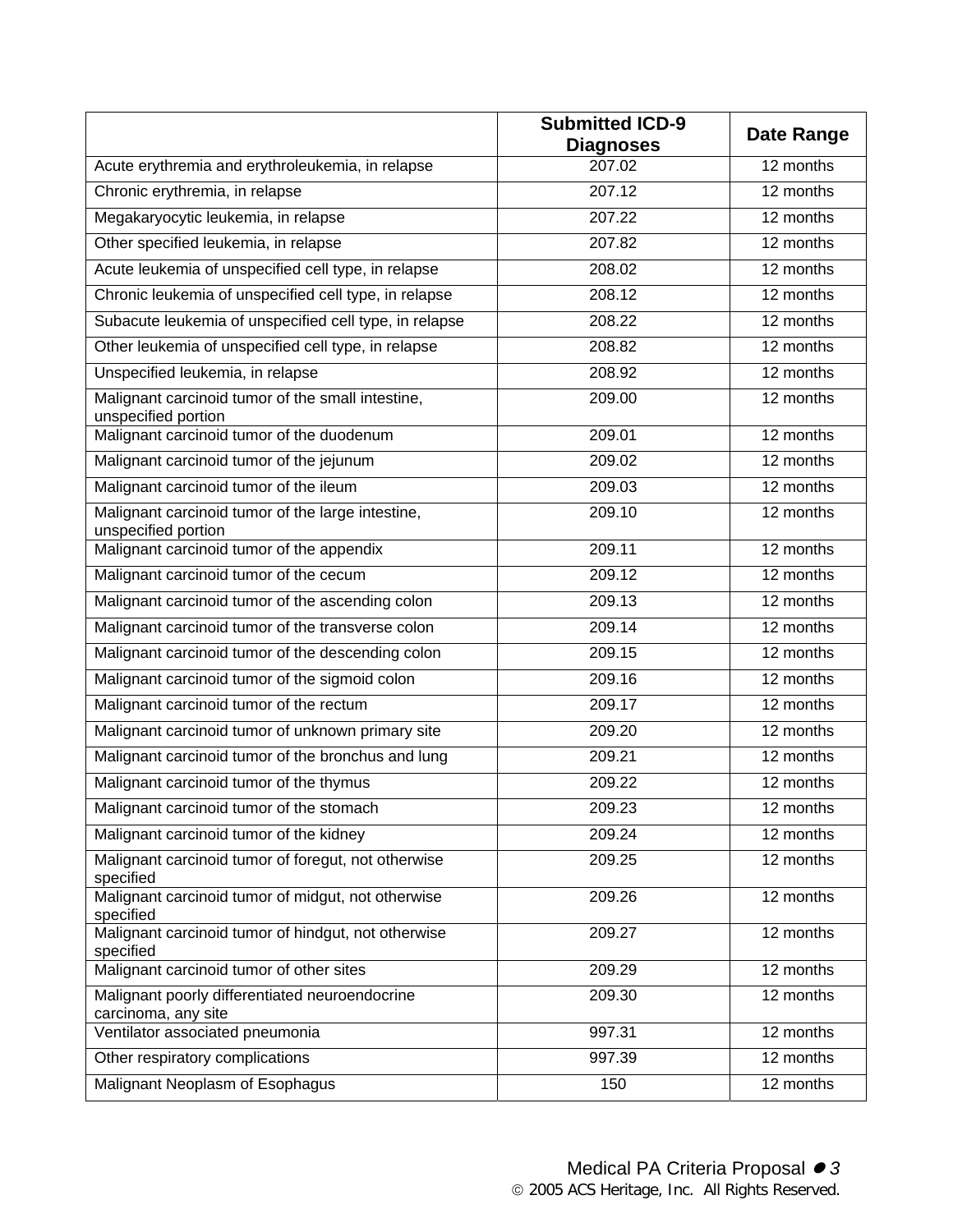|                                                                | <b>Submitted ICD-9</b><br><b>Diagnoses</b> | <b>Date Range</b> |
|----------------------------------------------------------------|--------------------------------------------|-------------------|
| Malignant Neoplasm of Stomach                                  | 151                                        | 12 months         |
| Malignant Neoplasm of Small Intestine including Duod           | 152                                        | 12 months         |
| Malignant Neoplasm of Colon                                    | 153                                        | 12 months         |
| Malignant Neoplasm Rectum Rectosigmoid Junct                   | 154                                        | 12 months         |
| Malignant Neoplasm of Liver and Intrahep                       | 155                                        | 12 months         |
| Malignant Neoplasm Gallbladder & Extrahepatic                  | 156                                        | 12 months         |
| Malignant Neoplasm of Pancreas                                 | 157                                        | 12 months         |
| Malignant Neoplasm of Retroperitoneum & PE                     | 158                                        | 12 months         |
| Malignant Neoplasm Digestive, Organs& Pancreas -<br>other site | 159                                        | 12 months         |
| Malignant Neoplasm Nasal Cavities Mid Ear & Acss               | 160                                        | 12 months         |
| Malignant Neoplasm of Larynx                                   | 161                                        | 12 months         |
| Malignant Neoplasm of Trachea Bronchus A                       | 162                                        | 12 months         |
| Malignant Neoplasm of Pleura                                   | 163                                        | 12 months         |
| Malignant Neoplasm of Thymus Heart & Media                     | 164                                        | 12 months         |
| Malignant Neoplasm-other III - Def /Resp Sys -<br>Intrathorac  | 165                                        | 12 months         |
| Malignant Neoplasm of Cervical Esophagus                       | 1500                                       | 12 months         |
| Malignant Neoplasm of Thoracic Esophagus                       | 1501                                       | 12 months         |
| Malignant Neoplasm of Abdominal Esophagus                      | 1502                                       | 12 months         |
| Malignant Neoplasm of Upper Third of Esophagus                 | 1503                                       | 12 months         |
| Malignant Neoplasm of Middle Third of Esophagus                | 1504                                       | 12 months         |
| Malignant Neoplasm of Lower Third of Esophagus                 | 1505                                       | 12 months         |
| Malignant Neoplasm Other Spec Part Esophagus                   | 1508                                       | 12 months         |
| Malignant Neoplasm of Esophagus unspecified                    | 1509                                       | 12 months         |
| Malignant Neoplasm of Cardia                                   | 1510                                       | 12 months         |
| Malignant Neoplasm of Plyorus                                  | 1511                                       | $12$ months       |
| Malignant Neoplasm of Pyloric Antrum                           | 1512                                       | 12 months         |
| Malignant Neoplasm of Fundus of Stomach                        | 1513                                       | 12 months         |
| Malignant Neoplasm of Body of Stomach                          | 1514                                       | 12 months         |
| Malignant Neoplasm Lesser Curv Stomach U                       | 1515                                       | 12 months         |
| Malignant Neoplasm Greater Curv Stomach                        | 1516                                       | 12 months         |
| Malignant Neoplasm Other Specified Sites                       | 1518                                       | 12 months         |
| Malignant Neoplasm of Stomach Unspecified                      | 1519                                       | 12 months         |
| Malignant Neoplasm of Duodenum                                 | 1520                                       | 12 months         |
| Malignant Neoplasm of Jejunum                                  | 1521                                       | 12 months         |
| Malignant Neoplasm of Ileum                                    | 1522                                       | 12 months         |
| Malignant Neoplasm of Meckels Diverticul                       | 1523                                       | 12 months         |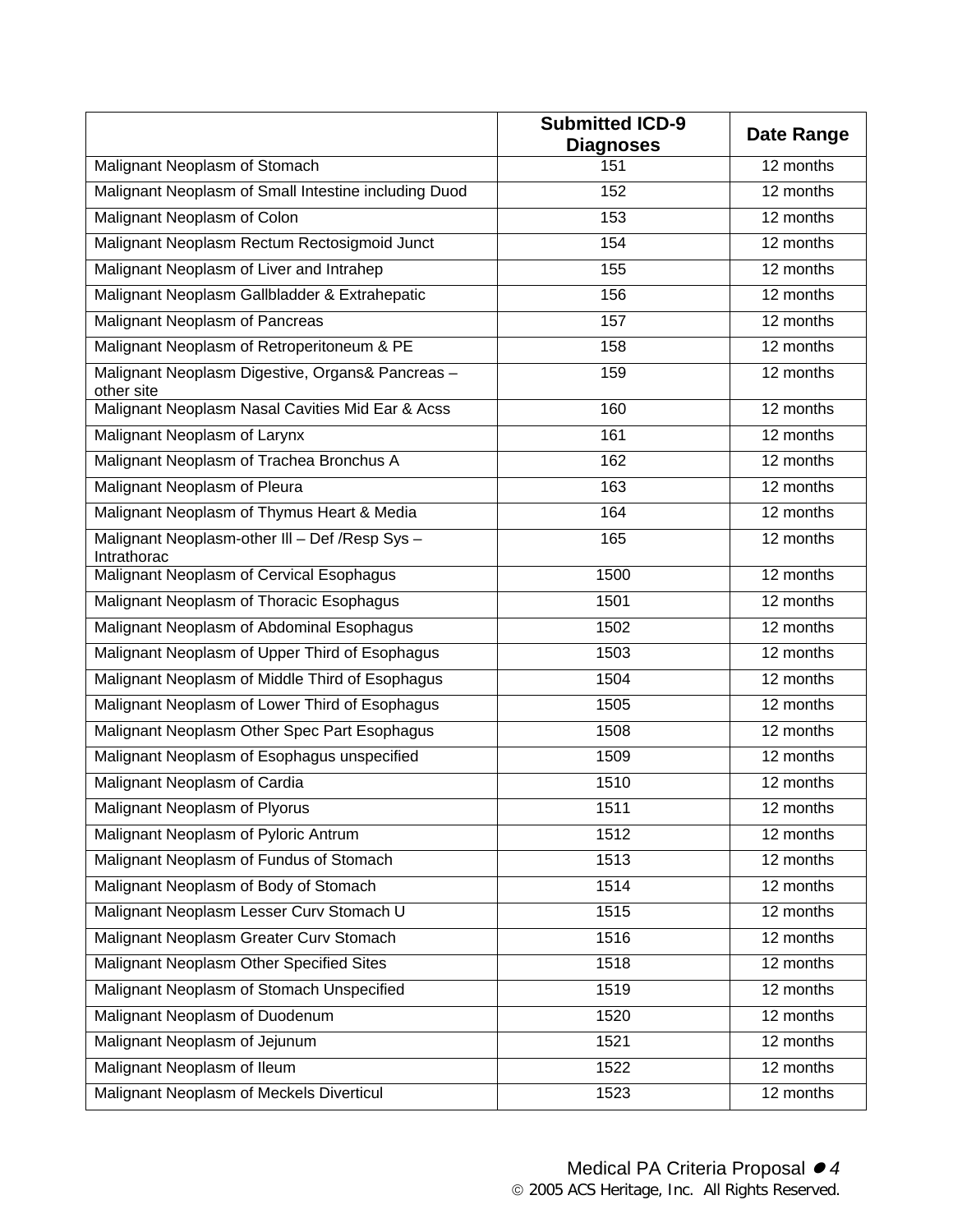|                                                                     | <b>Submitted ICD-9</b><br><b>Diagnoses</b> | <b>Date Range</b> |
|---------------------------------------------------------------------|--------------------------------------------|-------------------|
| Malignant Neoplasm Other Spec Sites Small Intestine                 | 1528                                       | 12 months         |
| Malignant Neoplasm Small Intestine Unspecified                      | 1529                                       | 12 months         |
| Malignant Neoplasm of Hepatic Flexure                               | 1530                                       | 12 months         |
| Malignant Neoplasm of Transverse Colon                              | 1531                                       | 12 months         |
| Malignant Neoplasm of Descending Colon                              | 1532                                       | 12 months         |
| Malignant Neoplasm of Sigmoid Colon                                 | 1533                                       | 12 months         |
| Malignant Neoplasm of Cecum                                         | 1534                                       | 12 months         |
| Malignant Neoplasm of Appendix                                      | 1535                                       | 12 months         |
| Malignant Neoplasm of Ascending Colon                               | 1536                                       | 12 months         |
| Malignant Neoplasm of Splenic Flexure                               | 1537                                       | 12 months         |
| Malignant Neoplasm Other Spec Sites Large Intestine                 | 1538                                       | 12 months         |
| Malignant Neoplasm of Colon Unspecified                             | 1539                                       | 12 months         |
| Malignant Neoplasm of Rectosigmoid Junct                            | 1540                                       | 12 months         |
| Malignant Neoplasm of Rectum                                        | 1541                                       | 12 months         |
| Malignant Neoplasm of Anal Canal                                    | 1542                                       | 12 months         |
| Malignant Neoplasm of Anus Unspecified S                            | 1543                                       | 12 months         |
| Malignant Neoplasm Other Site Rect Rectosigmoid Junct               | 1548                                       | 12 months         |
| Malignant Neoplasm of Liver Primary                                 | 1550                                       | 12 months         |
| Malignant Neoplasm of Intrahepatic Bile                             | 1551                                       | 12 months         |
| Malignant Neoplasm Liver Not Spec As Pri                            | 1552                                       | 12 months         |
| Malignant Neoplasm of Gallbladder                                   | 1560                                       | 12 months         |
| Malignant Neoplasm of Extrahepatic Bile                             | 1561                                       | 12 months         |
| Malignant Neoplasm of Ampulla of Vater                              | 1562                                       | 12 months         |
| Malignant Neoplasm Other Spec Site GB & Extrahepatic<br><b>Bile</b> | 1568                                       | 12 months         |
| Malignant Neoplasm Biliary Tract Part Unspecified                   | 1569                                       | 12 months         |
| Malignant Neoplasm of Head of Pancreas                              | 1570                                       | 12 months         |
| Malignant Neoplasm of Body of Pancreas                              | 1571                                       | 12 months         |
| Malignant Neoplasm of Tail of Pancreas                              | 1572                                       | 12 months         |
| Malignant Neoplasm of Pancreatic Duct                               | 1573                                       | 12 months         |
| Malignant Neoplasm of Islets of Langerha                            | 1574                                       | 12 months         |
| Malignant Neoplasm Other Spec Sites Pancreas                        | 1578                                       | 12 months         |
| Malignant Neoplasm of Pancreas Part Unspecified                     | 1579                                       | 12 months         |
| Malignant Neoplasm of Retroperitoneum                               | 1580                                       | 12 months         |
| Malignant Neoplasm Specified Parts Peritoneum                       | 1588                                       | 12 months         |
| Malignant Neoplasm of Peritoneum Unspecified                        | 1589                                       | 12 months         |
| Malignant Neoplasm Intestinal Tract Part                            | 1590                                       | 12 months         |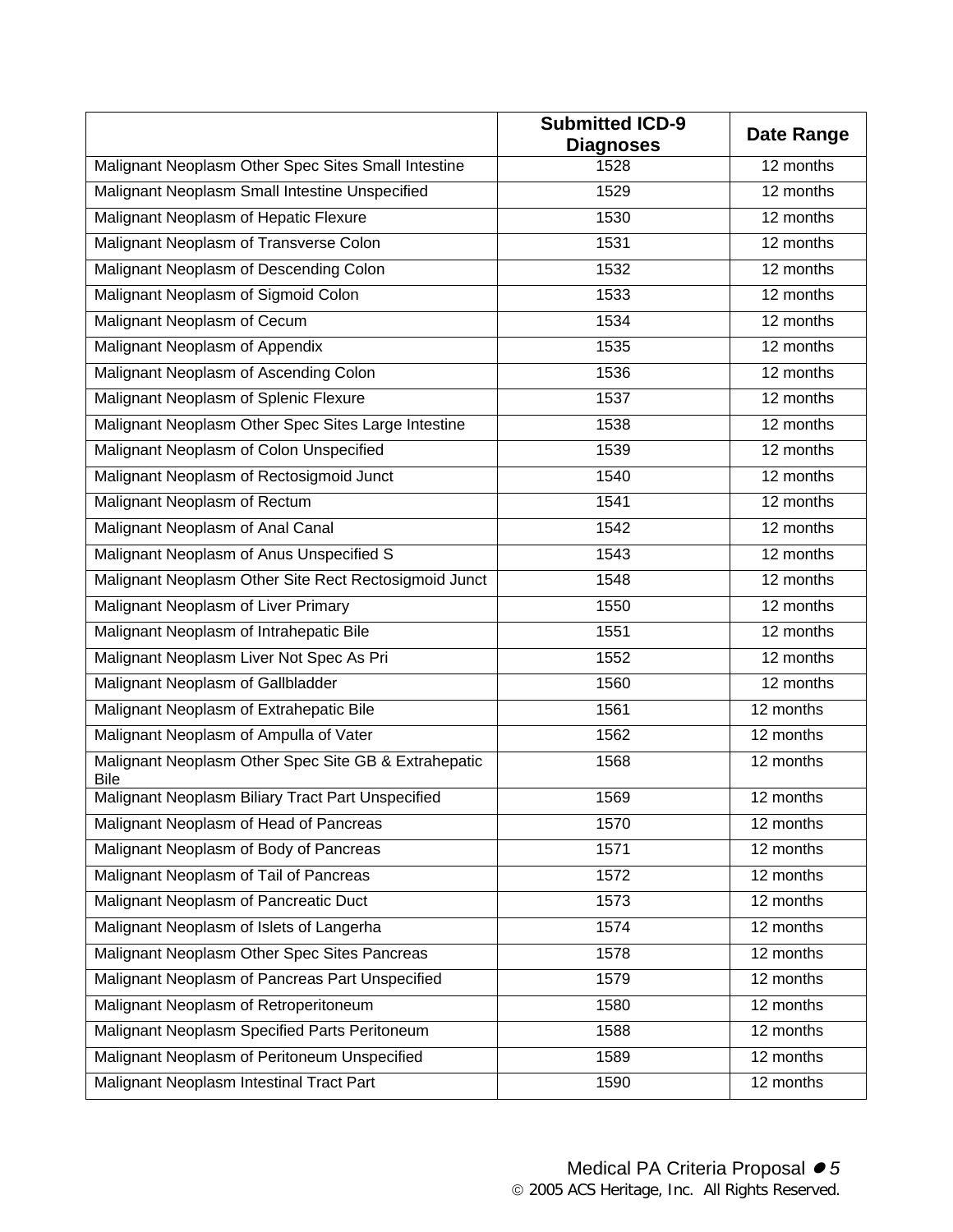|                                                              | <b>Submitted ICD-9</b><br><b>Diagnoses</b> | <b>Date Range</b> |
|--------------------------------------------------------------|--------------------------------------------|-------------------|
| Malignant Neoplasm of Spleen NEC                             | 1591                                       | 12 months         |
| Malignant Neoplasm Other Site Digest System & Intra-A        | 1598                                       | 12 months         |
| Malignant Neoplasm III-Defind Site Digestive Organ           | 1599                                       | 12 months         |
| Malignant Neoplasm of Nasal Cavities                         | 1600                                       | 12 months         |
| Malignant Neoplasm Auditry Tube Mid Ear & Mastoid Air        | 1601                                       | 12 months         |
| Malignant Neoplasm of Maxillary Sinus                        | 1602                                       | 12 months         |
| Malignant Neoplasm of Ethmoidal Sinus                        | 1603                                       | 12 months         |
| Malignant Neoplasm of Frontal Sinus                          | 1604                                       | 12 months         |
| Malignant Neoplasm of Sphenoidal Sinus                       | 1605                                       | 12 months         |
| Malignant Neoplasm Other Sites - Nasal Cav/Mid Ear           | 1608                                       | 12 months         |
| Malignant Neoplasm Nasal Cavi/Mid Ear & ACSS Sinus<br>Unspec | 1609                                       | 12 months         |
| Malignant Neoplasm of Glottis                                | 1610                                       | 12 months         |
| Malignant Neoplasm of Supraglottis                           | 1611                                       | 12 months         |
| Malignant Neoplasm of Subglottis                             | 1612                                       | 12 months         |
| Malignant Neoplasm of Laryngeal Cartilage                    | 1613                                       | 12 months         |
| Malignant Neoplasm Other Specified Sites                     | 1618                                       | 12 months         |
| Malignant Neoplasm of Larynx Unspecified                     | 1619                                       | 12 months         |
| Malignant Neoplasm of Trachea                                | 1620                                       | 12 months         |
| Malignant Neoplasm of Main Bronchus                          | 1622                                       | 12 months         |
| Malignant Neoplasm Upper Lobe Bronchus O                     | 1623                                       | 12 months         |
| Malignant Neoplasm Middle Lobe Bronchus                      | 1624                                       | 12 months         |
| Malignant Neoplasm Lower Lobe Bronchus                       | 1625                                       | 12 months         |
| Malignant Neoplasm Other Parts Bronchus                      | 1628                                       | 12 months         |
| Malignant Neoplasm of Bronchus & Lung Unspecified            | 1629                                       | 12 months         |
| Malignant Neoplasm of Parietal Pleura                        | 1630                                       | 12 months         |
| Malignant Neoplasm of Visceral Pleura                        | 1631                                       | 12 months         |
| Malignant Neoplasm Other Specified Sites                     | 1638                                       | 12 months         |
| Malignant Neoplasm of Pleura Unspecified                     | 1639                                       | 12 months         |
| Malignant Neoplasm of Thymus                                 | 1640                                       | 12 months         |
| Malignant Neoplasm of Heart                                  | 1641                                       | 12 months         |
| Malignant Neoplasm of Anterior Mediastin                     | 1642                                       | 12 months         |
| Malignant Neoplasm of Posterior Mediastin                    | 1643                                       | 12 months         |
| Malignant Neoplasm of Other Parts of Mediastin               | 1648                                       | 12 months         |
| Malignant Neoplasm Medmalignant Neoplasm                     | 1649                                       | 12 months         |
| Malignant Neoplasm Upper Resp Tract Part Unspec              | 1650                                       | 12 months         |
| Malignant Neoplasm Other Site within Resp Sys & Intrath      | 1658                                       | 12 months         |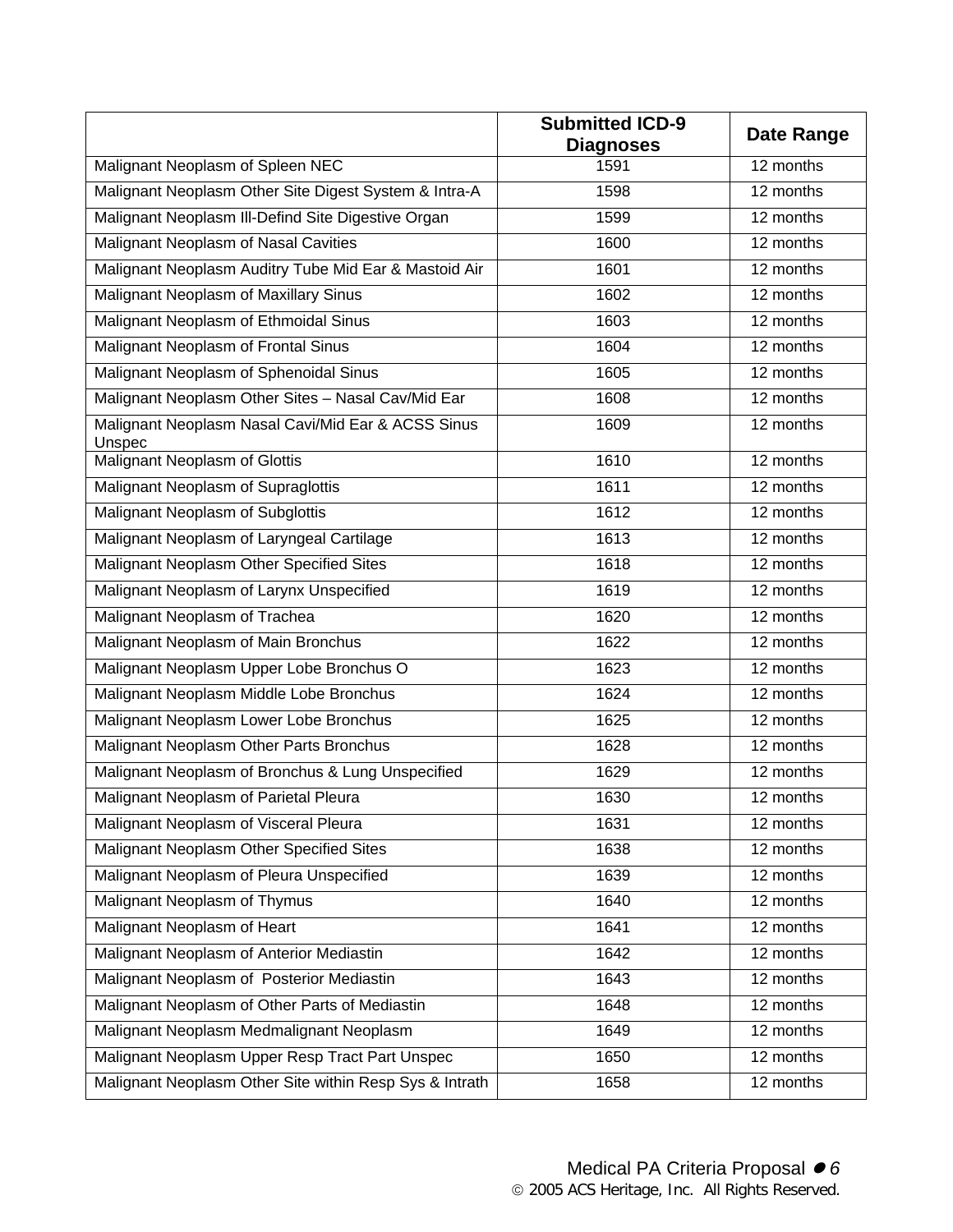|                                                     | <b>Submitted ICD-9</b><br><b>Diagnoses</b> | <b>Date Range</b>      |
|-----------------------------------------------------|--------------------------------------------|------------------------|
| Malignant Neoplasm ILL - Defind Site within Res     | 1659                                       | 12 months              |
| Malignant Neoplasm Cervical Esophagus               | 15000                                      | 12 months              |
| Malignant Neoplasm Thoracic Esophagus               | 15010                                      | 12 months              |
| Malignant Neoplasm Abdominal Esophagus              | 15020                                      | 12 months              |
| Malignant Neoplasm Upper 3 <sup>rd</sup> Esophagus  | 15030                                      | 12 months              |
| Malignant Neoplasm Middle 3 <sup>rd</sup> Esophagus | 15040                                      | 12 months              |
| Malignant Neoplasm Lower 3 <sup>rd</sup> Esophagus  | 15050                                      | 12 months              |
| Malignant Neoplasm Esophagus NEC                    | 15080                                      | 12 months              |
| Malignant Neoplasm Esophagus NOS                    | 15090                                      | 12 months              |
| Malignant Neoplasm Stomach Cardia                   | 15100                                      | 12 months              |
| <b>Malignant Neoplasm Pylorus</b>                   | 15110                                      | 12 months              |
| Malignant Neoplasm Pyloric Antrum                   | 15120                                      | 12 months              |
| Malignant Neoplasm Stomach Fundus                   | 15130                                      | 12 months              |
| Malignant Neoplasm Stomach Body                     | 15140                                      | 12 months              |
| Malignant Neoplasm Stomach Lesser Curv              | 15150                                      | 12 months              |
| Malignant Neoplasm Stomach Great Curv               | 15160                                      | 12 months              |
| Malignant Neoplasm Stomach NEC                      | 15180                                      | 12 months              |
| Malignant Neoplasm Stomach NOS                      | 15190                                      | 12 months              |
| Malignant Neoplasm Duodenum                         | 15200                                      | 12 months              |
| Malignant Neoplasm Jejunum                          | 15210                                      | 12 months              |
| Malignant Neoplasm Ileum                            | 15220                                      | 12 months              |
| Malignant Neoplasm Meckel's Divert                  | 15230                                      | 12 months              |
| Malignant Neoplasm Small Bowel NEC                  | 15280                                      | 12 months              |
| Malignant Neoplasm Small Bowel NOS                  | 15290                                      | $\overline{12}$ months |
| Malignant Neoplasm Hepatic Flexure                  | 15300                                      | 12 months              |
| Malignant Neoplasm Transverse Colon                 | 15310                                      | 12 months              |
| Malignant Neoplasm Descending Colon                 | 15320                                      | 12 months              |
| Malignant Neoplasm Sigmoid Colon                    | 15330                                      | 12 months              |
| <b>Malignant Neoplasm Cecum</b>                     | 15340                                      | 12 months              |
| Malignant Neoplasm Appendix                         | 15350                                      | 12 months              |
| Malignant Neoplasm Ascending Colon                  | 15360                                      | 12 months              |
| Malignant Neoplasm Splenic Flexure                  | 15370                                      | 12 months              |
| Malignant Neoplasm Colon NEC                        | 15380                                      | 12 months              |
| Malignant Neoplasm Colon NOS                        | 15390                                      | $\overline{12}$ months |
| Malignant Neoplasm Rectosigmoid Jct                 | 15400                                      | 12 months              |
| Malignant Neoplasm Rectum                           | 15410                                      | 12 months              |
| Malignant Neoplasm Anal Canal                       | 15420                                      | 12 months              |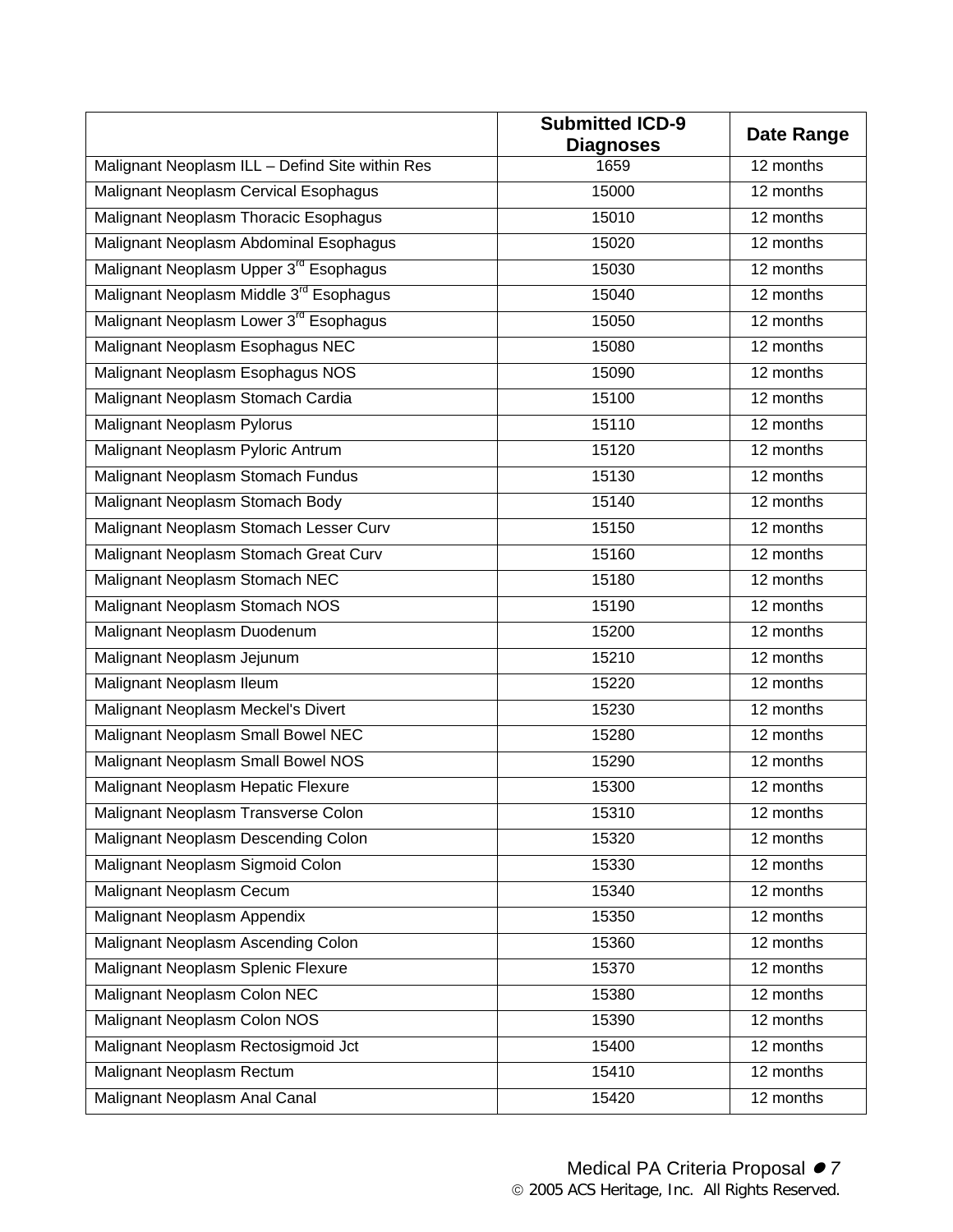|                                           | Submitted ICD-9           | <b>Date Range</b> |
|-------------------------------------------|---------------------------|-------------------|
| Malignant Neoplasm Anus NOS               | <b>Diagnoses</b><br>15430 | 12 months         |
|                                           |                           |                   |
| Malignant Neoplasm Rectum/Anus NEC        | 15480                     | 12 months         |
| Malignant Neoplasm Liver, Primary         | 15500                     | 12 months         |
| Malignant Neoplasm Intrahepatic Ducts     | 15510                     | 12 months         |
| Malignant Neoplasm Liver NOS              | 15520                     | 12 months         |
| Malignant Neoplasm Gallbladder            | 15600                     | 12 months         |
| Malignant Neoplasm Extrahepatic Ducts     | 15610                     | 12 months         |
| Malignant Neoplasm Ampulla of Vater       | 15620                     | 12 months         |
| Malignant Neoplasm Biliary NEC            | 15680                     | 12 months         |
| Malignant Neoplasm Biliary NOS            | 15690                     | 12 months         |
| Malignant Neoplasm Pancreas Head          | 15700                     | 12 months         |
| Malignant Neoplasm Pancreas Body          | 15710                     | 12 months         |
| Malignant Neoplasm Pancreas Tail          | 15720                     | 12 months         |
| Malignant Neoplasm Pancreatic Duct        | 15730                     | 12 months         |
| Malignant Neoplasm Islet Langerhans       | 15740                     | 12 months         |
| Malignant Neoplasm Pancreas NEC           | 15780                     | 12 months         |
| Malignant Neoplasm Pancreas NOS           | 15790                     | 12 months         |
| Malignant Neoplasm Retroperitoneum        | 15800                     | 12 months         |
| Malignant Neoplasm Peritoneum NEC         | 15880                     | 12 months         |
| Malignant Neoplasm Peritoneum NOS         | 15890                     | 12 months         |
| Malignant Neoplasm Intestine NOS          | 15900                     | 12 months         |
| Malignant Neoplasm Spleen NEC             | 15910                     | 12 months         |
| Malignant Neoplasm Gl/Intra-Abd NEC       | 15980                     | 12 months         |
| Malignant Neoplasm GI Tract ill-def       | 15990                     | 12 months         |
| <b>Malignant Neoplasm Nasal Cavities</b>  | 16000                     | 12 months         |
| Malignant Neoplasm Middle Ear             | 16010                     | 12 months         |
| <b>Malignant Neoplasm Maxillary Sinus</b> | 16020                     | 12 months         |
| Malignant Neoplasm Ethmoidal Sinus        | 16030                     | 12 months         |
| <b>Mlaignant Neoplasm Frontal Sinus</b>   | 16040                     | 12 months         |
| Malignant Neoplasm Sphenoid Sinus         | 16050                     | 12 months         |
| Malignant Neoplasm Access Sinus NEC       | 16080                     | 12 months         |
| Malignant Neoplasm Access Sinus NOS       | 16090                     | 12 months         |
| <b>Malignant Neoplasm Glottis</b>         | 16100                     | 12 months         |
| Malignant Neoplasm Supraglottis           | 16110                     | 12 months         |
| <b>Malignant Neoplasm Subglottis</b>      | 16120                     | 12 months         |
| Malignant Neoplasm Cartilage Larynx       | 16130                     | 12 months         |
| Malignant Neoplasm Larynx NEC             | 16180                     | 12 months         |